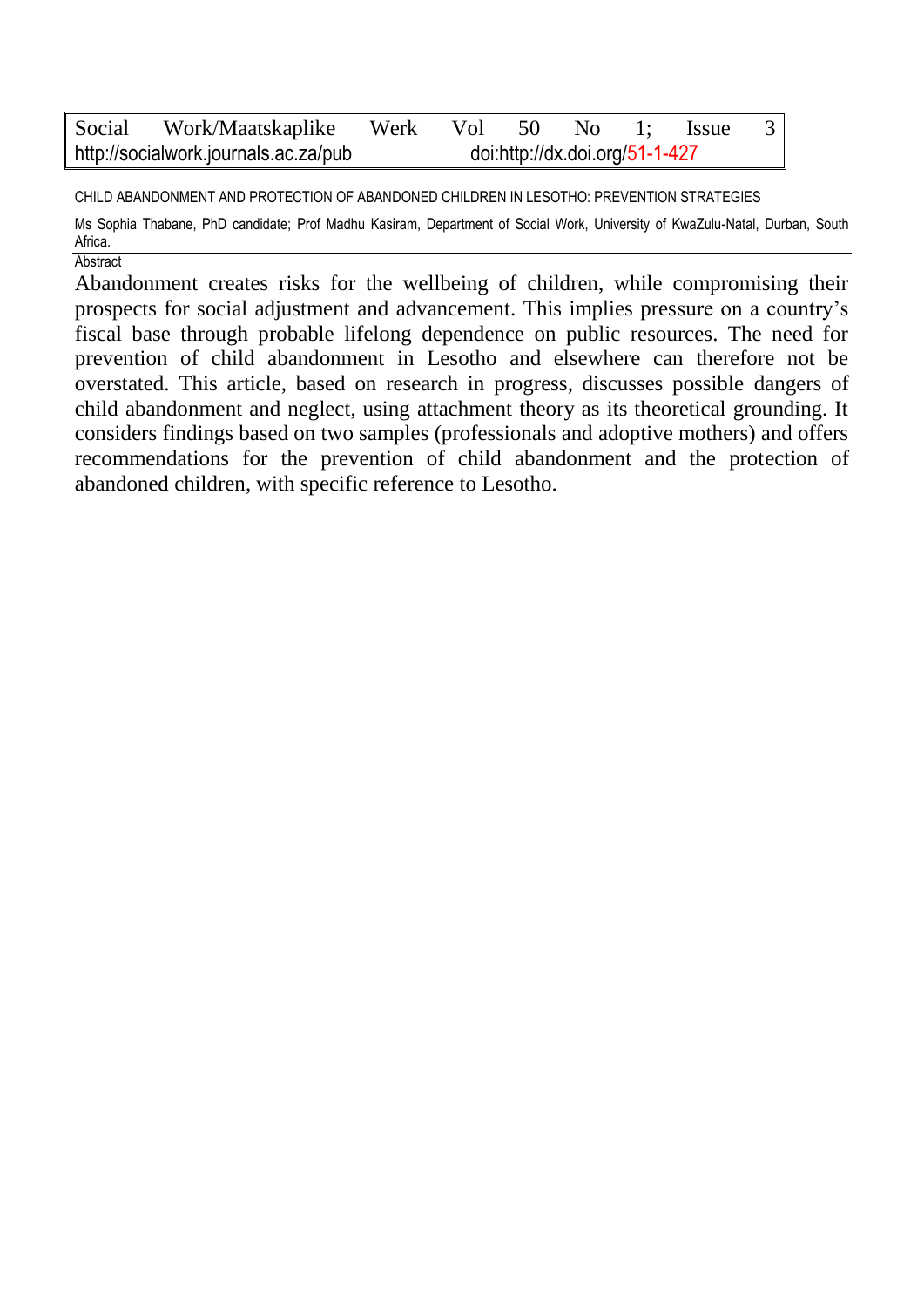# **CHILD ABANDONMENT AND PROTECTION OF ABANDONED CHILDREN IN LESOTHO: PREVENTION STRATEGIES**

# **Sophia Thabane, Madhu Kasiram**

# **THE CONTEXT OF CHILD ABANDONMENT IN LESOTHO**

Possible factors contributing to child abandonment in Lesotho are varied and complex. For instance, it may be partly attributable to high rates of poverty which beleaguer the country. Lesotho was ranked 160/187 in terms of poverty in a recent United Nations Development Programme [UNDP] Human Development Index (UNDP, 2013). Furthermore, according to World Food Programme [WFP], 67% of Lesotho's population lives on less than US\$1 a day (WFP, 2013). In addition to this, social security for people below 65 years of age cannot be guaranteed (see Sefako, 2009).

HIV may also account for increased abandonment of children since the onset of the disease. Prevalence of HIV in Lesotho is estimated at 23% by the Lesotho National AIDS Commission & Ministry of Health and Social Welfare (NAC & MHSW, 2010). HIV has weakened extended family systems resulting in an increased burden of care for adults willing and able to mitigate its impact on affected children (UNICEF, 2006). Furthermore, while the national response to HIV in the country has been concerted, it has hitherto been arguably weak with regard to the protection of vulnerable children (FIDA-Lesotho & LCN, no year; Government of Lesotho, 2011; NAC & MHSW, 2010; Tamasane, 2011). Absence of reliable social security, economic constraints and/or possible HIV infection, endemic in Lesotho, may lead people to abandon babies and children.

Lesotho's legal framework may offer further impetus for child abandonment. The Penal Code Act (Penal Code Act, Number 6 (2012)) a Lesotho Statute, does not provide for abortion on social grounds (FIDA-Lesotho & LCN, no year). The Act does not list age or economic incapacity on the part of mothers as justification for abortion (Penal Code Act, 2012 Section 45 (1); (2)). The potential repercussion of such a law is an increase in unplanned and unwanted babies, many of whom may ultimately be neglected or abandoned. Moreover, the law amplifies the chances of unwanted babies being born with HIV as a consequence of mothers failing to protect babies from the virus prenatally. A possible culmination of this scenario is that children go to care facilities, which are already described as overwhelmed and under-resourced (Tamasane, 2011).

In addition to the prohibition of abortion on social grounds in Lesotho, there is no formal system for relinquishing of parenting rights known to the authors, one of whom has substantial experience working within the child welfare system of Lesotho. This possibly explains unwanted babies being abandoned in numerous life-threatening circumstances (see FIDA-Lesotho & LCN, no year) and has relevance to the topic of this article.

Statutory provisions for relinquishing parenting rights can be described as elusive. The sole clause in the relevant law alluding to renunciation of parenting rights and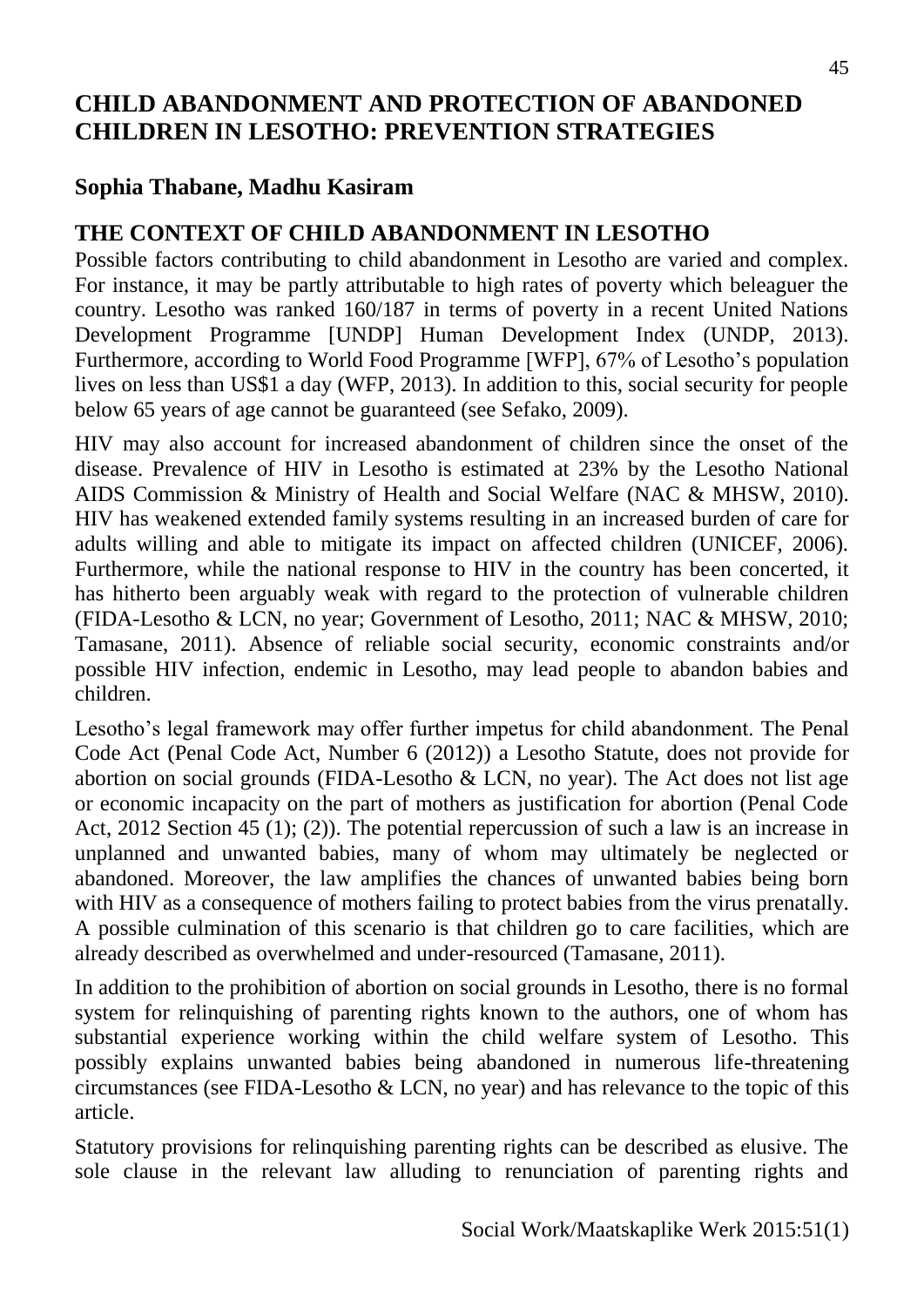responsibilities reads: "[a]n adoption order shall only be made with the consent of parents or guardian of a child." The foregoing clause is, however, immediately followed by one which dispenses with such consent on account of a concerned parent or guardian having previously abandoned the child in question, among other reasons (Children's Protection and Welfare Act, 2011 Section 58 (1); (2)). While this section suggests that parenting responsibilities are transferable, the circumstances and the procedure through which this may be done remain unclear in the law.

Factors which may promote child abandonment, as well as inadequate services as illustrated above suggest the need for revision of prevailing mechanisms of care provision for all groups of vulnerable children. This article, based on research in progress, discusses possible risks of child abandonment and considers strategies which may be put in place to prevent abandonment of children and to protect abandoned children in Lesotho.

# **THEORETICAL FRAMEWORK**

Attachment theory is used to underpin the arguments in this article. In addition to being the result of efforts of a multidisciplinary team, the theory possesses two principal strengths. Firstly, it is one of few bodies of work developed solely on research conducted on children (Bowlby, 1966, 1969). Additionally, it was refined under research conditions in an African setting among the Ganda of Uganda in the 1960s (Ainsworth, 1963, 1967 in Bowlby, 1969).

The theory focuses on the carer-child relationship. According to it, attachment denotes the strength of relationships between children and their carers. It is understood to develop from around seven months of age and is determined by the quality of interaction between children and carers (Bowlby, 1966, 1969, 1973; Cassidy, 2008; Howe, 1995, 2005; Prior & Glaser, 2006; Wilson, 2009). It ranges from secure to disorganised (Bowlby, 1969, 1979; Cassidy, 2008; Samantrai, 2004), with "secure attachment" being the most functional while "disorganised" represents the least functional relationship quality.

Attachment quality is thought to be predictive of future relationships. Childhood experiences, specifically those that occur in carer-child relationships, are believed to be "coded" into "internal working models" of self, others and relationships (Cassidy, 2008; Lawler, Shaver & Goodman, 2011; Mennen & O'Keefe, 2005; Roberson, 2006; Samantrai, 2004). Internal working models refer to children's cognitive structures regarding self and others (Cassidy, 2008; Mennen & O'Keefe, 2005; Roberson, 2006). These models are subsequently employed by children to decipher social actors related to the children. According to the promulgator of the theory, Bowlby (1966), "extraparenting" has the capacity to mend children's damaged internal working models (Bowlby, 1966).

Severe malfunction in children as a result of attachment deficiency is known as "reactive attachment disorder" (RAD). RAD, said to be under-researched and contested, is defined by the DSM-IV diagnostic manual as "markedly disturbed and developmentally inappropriate social relatedness in most contexts that begins before age five and is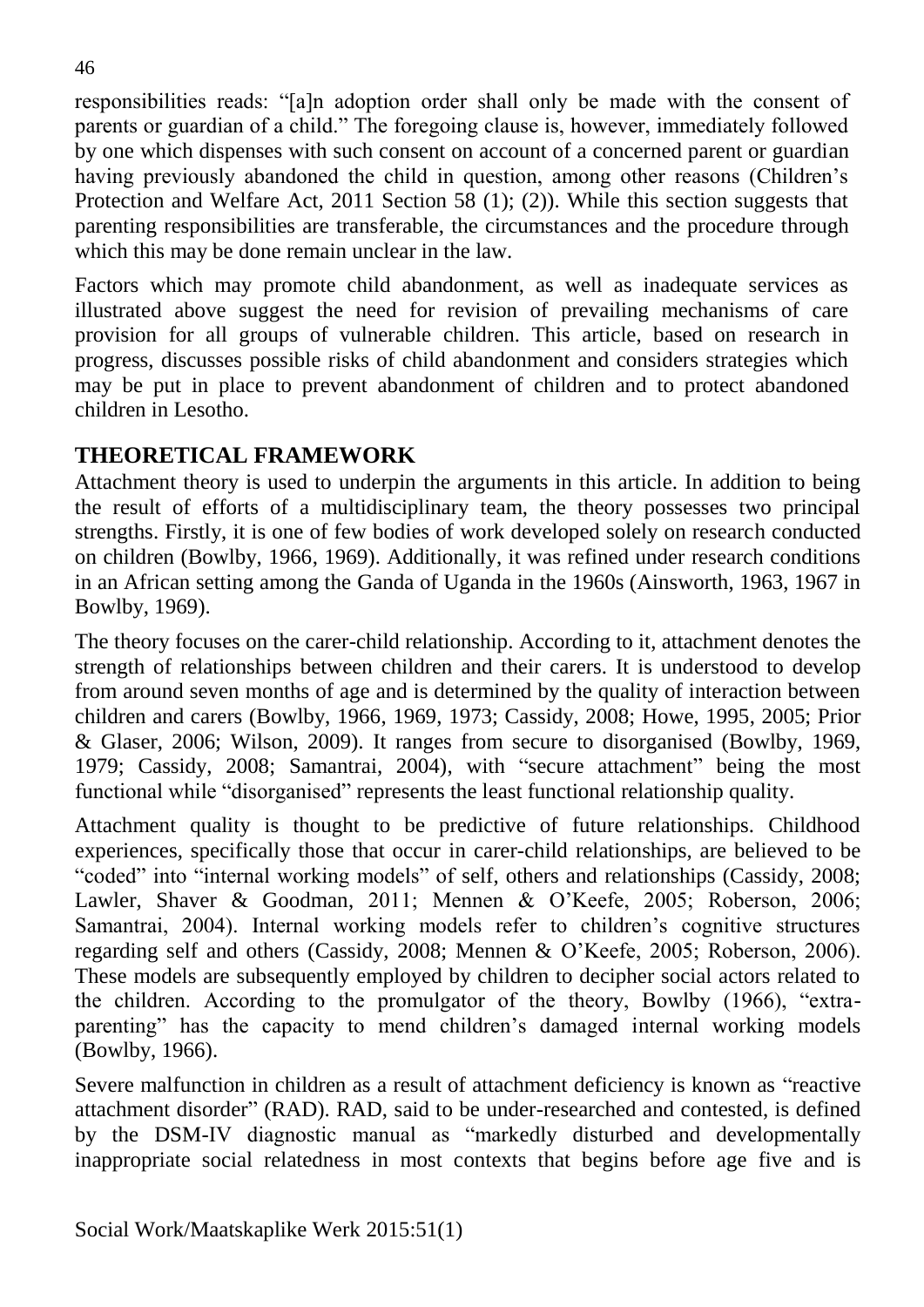associated with grossly pathological care" (American Psychiatric Association, 2000 in Wilson, 2009:25). It is not common to all children with weak attachment to their carers.

Implied by the theoretical model therefore is the notion that, when carers are consistent in conveying love and concern to children, children view themselves as worthy of such love, whereas when love and affection are withheld, children become suspicious about social players around them, impeding their affective capacity and related social functioning. Internal working models are believed to be enduring throughout life, although they are not completely interminable (Cassidy, 2008; Howe, 2005; Mennen & O'Keefe, 2005).

In this article the theory was critically evaluated as focusing somewhat narrowly on the relationship between children and just one carer or parent, despite the fact that few children can be said to have single parents (Mturi & Nzimande, 2006). Thus the theory may be said to overlook the possibility of two or more concurrent attachment figures. But the demerits of the theory, while noteworthy, do not overshadow its strengths.

# **LITERATURE REVIEW**

### **Risks associated with child abandonment**

The lack of an established parental rights relinquishment strategy, as alluded to above, suggests initial establishment of bonds between babies and children to their carers and subsequent severance of such bonds (Bowlby, 1966). In the case of Lesotho, severance is reportedly through baby dumping, leaving in the care of otherwise incapable grandparents, and neglect, all of which are practices that also occur in the South African context as well (Mturi & Nzimande, 2006).

Severance of child-carer bonds has far-reaching implications. For instance, Rheingold (1956 in Bowlby, 1966) and Levy (1937 in Bowlby, 1966) both conducted studies on institutionalised children in Europe (samples of 29 and 122 respectively), reporting that the children displayed signs of mental retardation. Delinquent behaviour, incapacity to form affective bonds, stealing, egotism, socially unacceptable sexual behaviours, as well as poor cognitive development were some of the other developmental challenges noted among samples of babies and children who experienced poor or disrupted carer bonds (Bowlby, 1966; Howe, 2005; Kobak & Madsen, 2008; Mennen & O'Keefe, 2005; Prior & Glaser, 2006; Roberson, 2006). As adults, people with such histories were found to be more likely to engage in self-destructive behaviour such as suicide and addiction (Bowlby, 1966, 1979).

The probability of maltreatment before abandonment cannot be discounted in these situations. Assuming that abandonment is a possible culmination of adverse social circumstances, including absence of support to carers, it is possible that carers are likely to have been overwhelmed by their carer role, increasing the probability of maltreating their babies and children prior to abandonment. This possibility was found to apply to families/care givers in families not wanting mental patients returned to their care (Engelbrecht & Kasiram, 2012) because of the burden of care.

Abandonment and maltreatment both have negative effects on children. As in the case of abandonment, research findings confirm a positive correlation between maltreatment and the failure of affected children to attach securely to subsequent carers (Howe, 2005; Kobak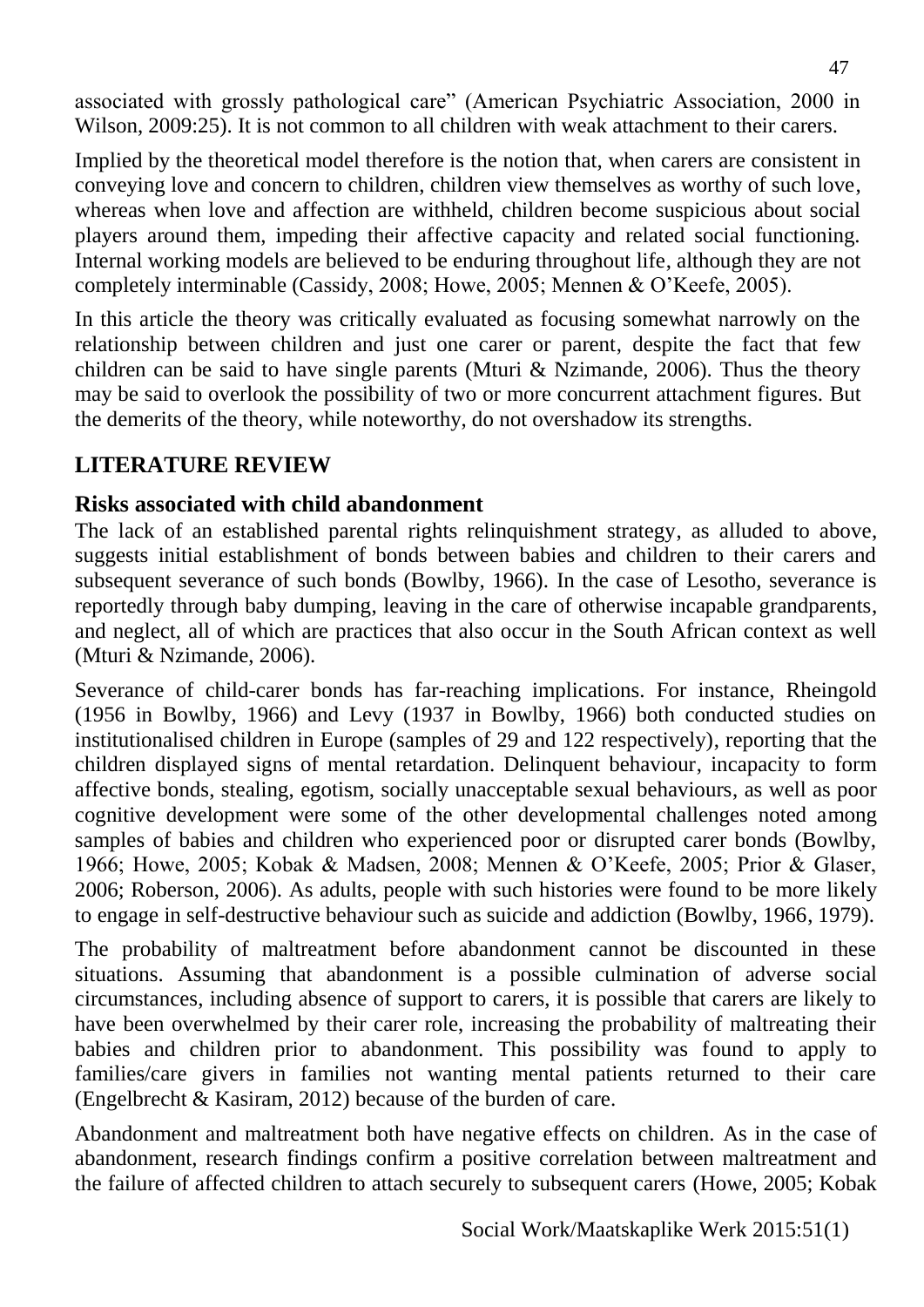& Madsen, 2008; Mennen & O'Keefe, 2005; Prior & Glaser, 2006; Steele, Hodges, Kaniuk, Hillman & Enderson, 2003; Wilson, 2009). For example, in a meta-analysis of 13 studies, Morton and Browne (1998 in Mennen & O'Keefe, 2005) discovered that maltreated children in 11 of the 13 studies were more insecurely attached compared to control group children.

Social incompetence is another form of maltreatment that negatively affects children. According to Chapman (2002), Howe (2005) and Lawler *et al*. (2011), previously maltreated children displayed age-inappropriate communication strategies such as aggressive behaviour below age of five years and tantrums even at ages 10 years and above. Additionally, Chapman (2002) revealed that maltreated children – some below the age of three years – had a tendency to use profanities, while Wilson (2009) described their behaviour as erratic and uncontrollable. Moreover, they were alleged to suffer from an enduring fear of social closeness (Howe, 2005; Kobak & Madsen, 2008). In adulthood, criminality and promiscuity are said to be common in this group of people (Mennen & O'Keefe). Intergenerational progression of maltreatment has also been noted among families with maltreating histories (e.g. Morton & Brown, 1998 in Mennen & O'Keefe, 2005; Steele *et al*., 2003). A study by Van den Dries, Juffer, Ijzendoorn and Bakermans-Kranenburg (2009) further found that maltreatment has a negative correlation with academic performance.

From this review of the literature, it may be deduced that failure to re-establish bonds is problematic on two counts. Firstly, it can lead to counter-rejection by subsequent carers (Chapman, 2002; Engelbrecht & Kasiram, 2012). Secondly, it implies that such children may never be reliable carers (Bowlby, 1966; Howe, 1995, 2005). This synopsis is predictive of intergenerational transmission of social incapacity. Ideally therefore abandonment should be avoided.

#### **Protection of abandoned children in Lesotho**

There is a gap in the literature with respect to Lesotho on this topic. Nonetheless, the authors use sources of information that are specifically relevant to this issue.

There are inadequacies, specifically with regard to legislation, at the epicentre of child protection in Lesotho. Firstly, the Act as it applies in Lesotho does not make a clear distinction between fostering and adoption. Moreover, it is not specific on the circumstances under which a child may be fostered or adopted (Children's Protection and Welfare Act, 2011 Sections 51-65). Third, it says nothing about review or revocation of foster care as well as specific conditions under which adoption orders may be revoked (Children's Protection and Welfare Act, 2011 Section 55 (5)). Lastly, the effect of child abandonment and/or maltreatment on parenting rights is unclear in the law. This creates uncertainty as to how the issue may be addressed, particularly subsequent to supposed rehabilitation of parents or guardians. This means the Act gives tremendous discretionary powers to the diversity of child protection professionals, who often do not reach consensus on its interpretation.

The law also seems to overlook the profound psychological dimension of abandonment and maltreatment. Firstly, it fails to make psychological assessment of either children or

Social Work/Maatskaplike Werk 2015:51(1)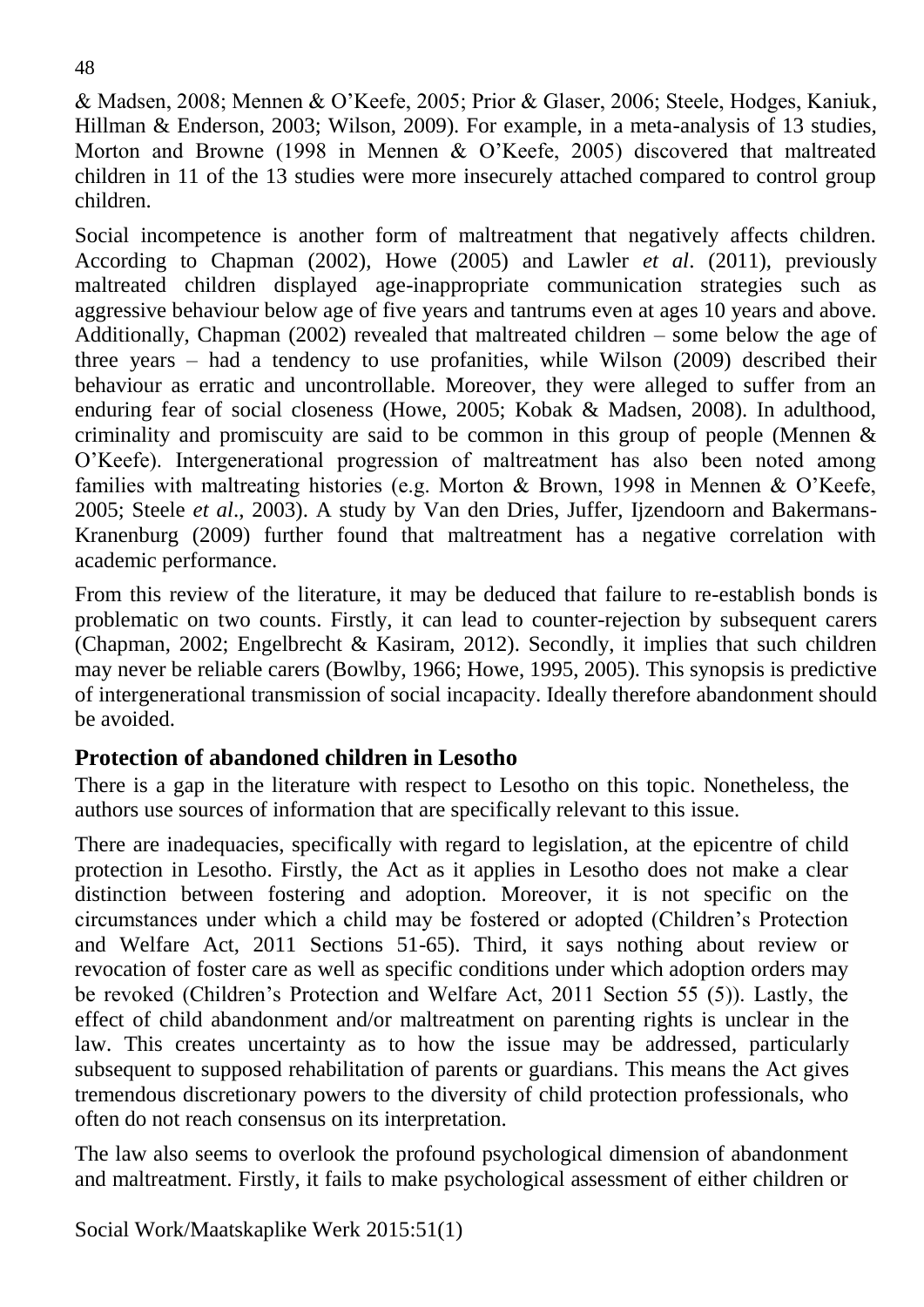prospective parents a prerequisite for fostering or adoption, and makes no provision for pre- or post-adoption counselling or support for concerned parents or children (Children's Protection and Welfare Act, 2011 Sections 51-65).<sup>1</sup> Thus, the legal framework for protection of children in Lesotho may be described as insensitive to the challenges posed by a history of abandonment and maltreatment.

Adoption services too are equally inadequate in Lesotho. These services are government based and weak on post-adoption support. The available literature from outside the country on adoption suggests that families may require complex services before adoption can be initiated and after it has been legalised (Bevc, Jerman, Ovsenik & Ovsenik, 2003; Dyer *et al*., 2004; Okpaluba, 2008; Purewal & Van den Akker, 2007; Steele *et al*., 2003; Van Delft & Van Delft, 2008). In the light of the challenges that abandonment poses for children as explained above, adoption without adequate pre- and post-adoption services may in effect compound the harm to hitherto abandoned and/or maltreated children.

The government department responsible for facilitation of foster care and adoptions is challenged on several levels. A study by Nono (2007), a previous employee of the same department, found that staff felt overloaded with work and were chronically demoralised, while some lacked the requisite training for the job. The department was also found to suffer high staff turnover.

It is not clear why, against this backdrop, this government department remains the sole adoption agency in the country. This comment is made because the law charges the department with "facilitat [ing] assessment of a potential foster and adoptive parent" (Children's Protection and Welfare Act, 2011 Section 54 (1)). Hence, according to the law, the department may delegate this responsibility to external qualified people, companies and organisations, thus reducing its load.

Hence, despite empirical evidence alerting us to the seriousness of the matter, the law and related services for protection of abandoned and otherwise maltreated children in Lesotho are weak and seem to lack sensitivity in the way in which they purport to protect these categories of children.

## **RESEARCH METHODOLOGY**

l

The study design was qualitative in nature as expounded by Babbie and Mouton (2006); Fouché and Delport (2002) as well as Terreblanche, Durrheim and Painter (2006a). It was also explorative in that it entered territory that had not previously been subject to dedicated research, particularly in the African context of Lesotho (Leedy & Ormrod, 2001). Two samples were selected: purposively selected professionals with knowledge and experience of the topic, and adoptive mothers.

The sample of six professionals comprised social workers and a development planner. All these participants worked in child protection. Unstructured questionnaires were

 $<sup>1</sup>$  According to the Act, "supervision" of an adopted child is made a requirement only in the case of</sup> inter-country adoption (Section 61 (4)).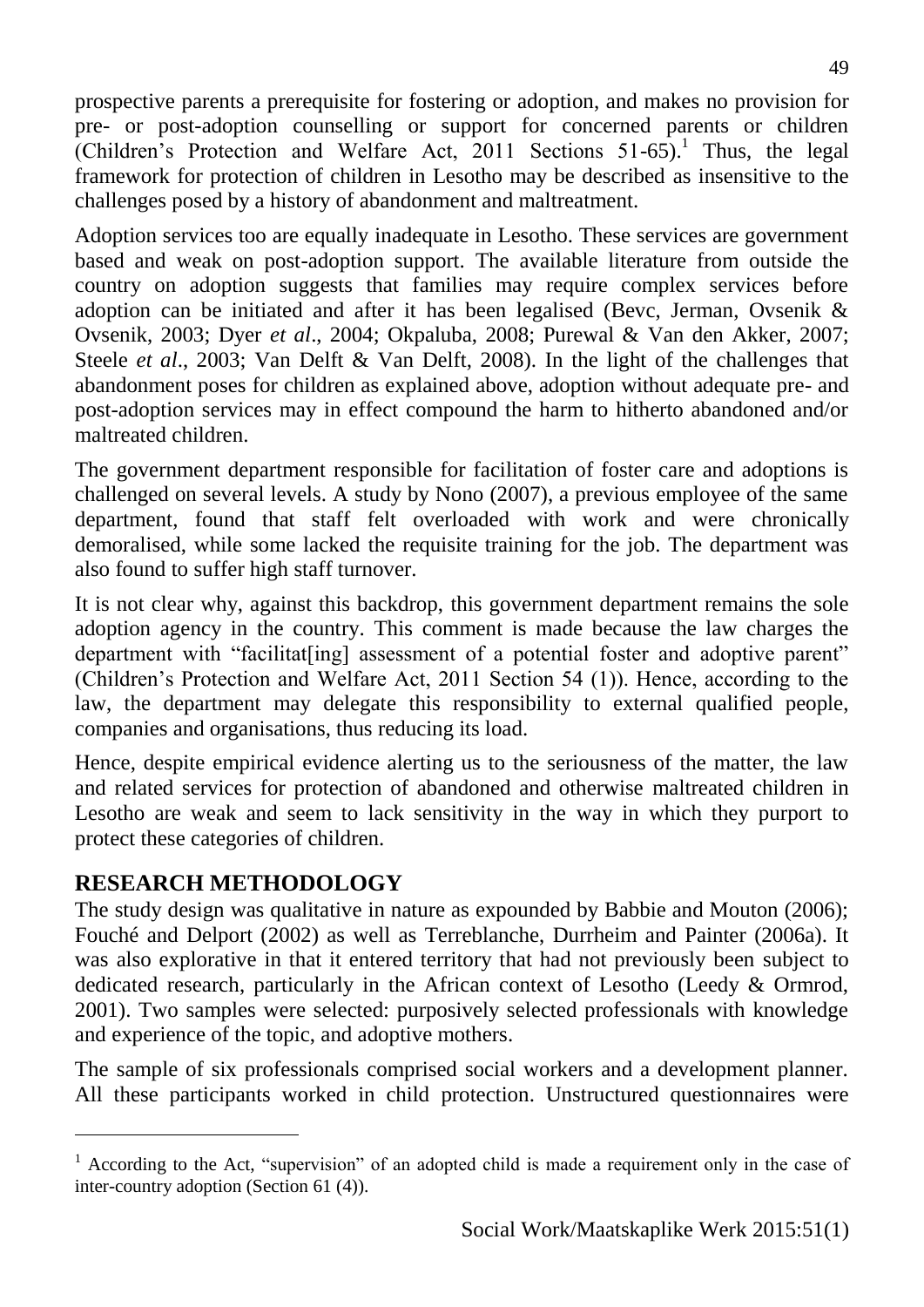employed to collect data from professionals. The first author as researcher chose to administer the questionnaires to maximise the response rate, specifically in that the sample was relatively small (N=6), a high response rate was important.

The sample of 16 adoptive mothers comprised mothers of children with probable histories of abandonment and/or neglect, and they were sourced using snowballing. Fourteen mothers had one adoptee each, while two had two and three adoptees each (16 mothers and 19 adoptees). An interview guide was used for data collection among adoptive mothers to glean rich data on issues pertaining to challenges prior to and after adoption, and on the behaviour of adoptees.

Ethical clearance for the study was granted by the University of KwaZulu-Natal, RSA. As prescribed by the Research Ethics Committee of the University, ethical issues were discussed beforehand and all participants confirmed their informed consent for participation in writing. With the sample of adoptive mothers, where necessary, services were offered or respondents and their families referred for ongoing services to other resources/professionals.

# **FINDINGS**<sup>2</sup>

 $\overline{a}$ 

The findings are divided into two sections. The first covers previously abandoned and/or maltreated children, now adopted, while the second considers whether social services in Lesotho are in a position to provide care for the children in question. The data collected from adoptive mothers and child protection workers are presented below. Data collected from two samples are presented, allowing for triangulation to enhance reliability and trustworthiness of findings (Rubin & Babbie, 2013). Furthermore, data are presented in their original form to enhance dense description, thereby promoting confirmability, as discussed by Rubin and Babbie (2013).

Under services, data from both samples are presented side by side. Data from adoptive mothers followed a common trend and core themes emerged during data analysis using the data-analysis steps suggested by Terreblanche, Durrheim and Painter (2006b). To increase readability and ensure that data are presented in as interesting a format as possible, only two case studies are presented below, but they are representative of the findings in all 16 interviews with adoptive mothers. Granted, the choice of two case studies may be regarded as subjective, but the authors believe that this allowed for creative reporting and consistency in aligning the case studies with professional services received.

Three critical concerns are highlighted in the findings.

 Abandonment and/or maltreatment could increase chances of maladaptation later in the lives of affected children. For instance, aggression and violent behaviour

 $2$  To protect participants' identity no identifying characteristics such as places of residence, schools or occupation of adoptive mothers will be stated in this section or elsewhere in the article. All names are pseudonyms.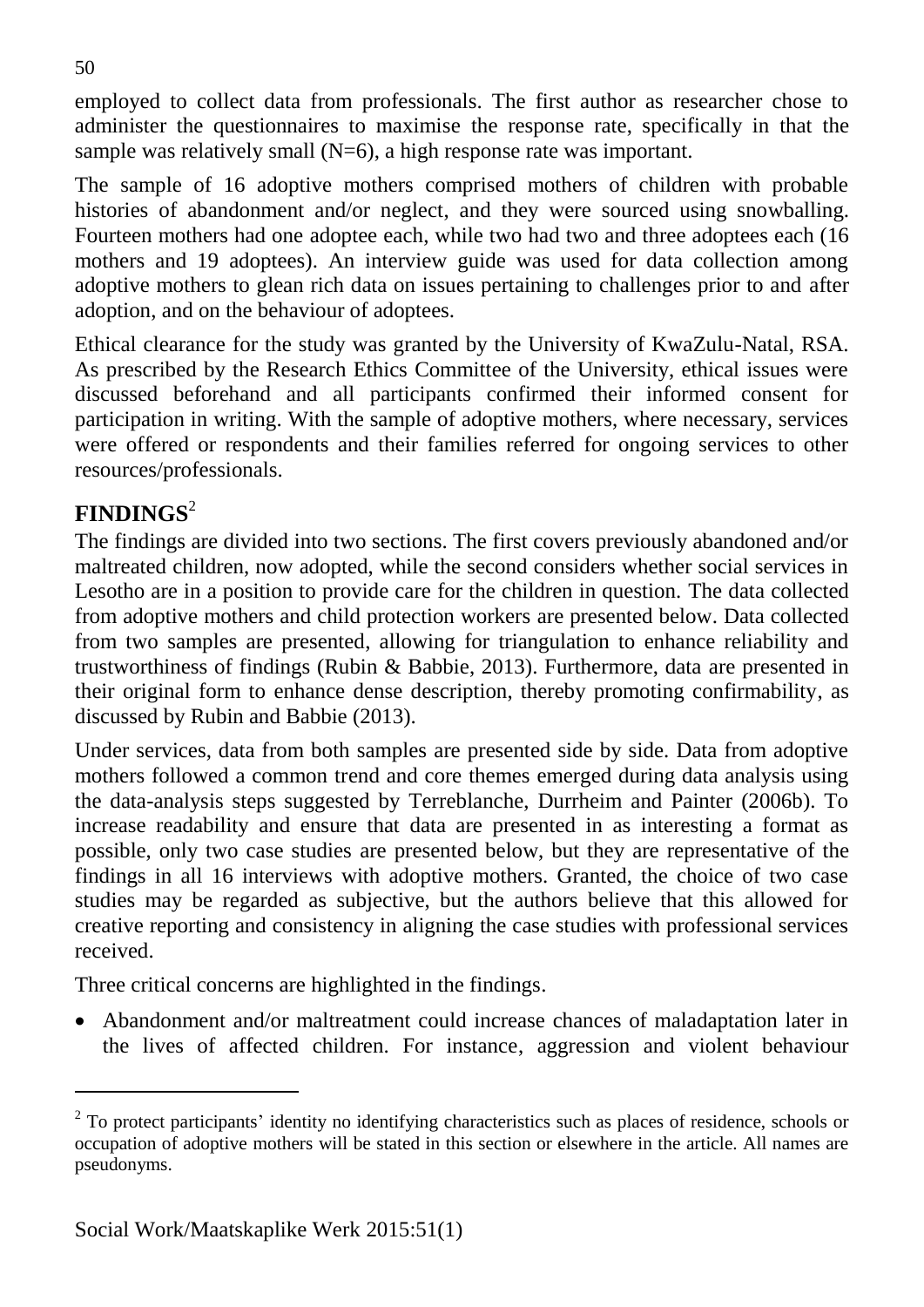including intimate partner abuse as well as poor choice of friends and intimate partners emerged in almost all interviews with adolescent adoptee parents (8/10). One of the case studies below is a classic example.

- A trend of poor academic performance and poor life decisions was also common throughout interviews with adoptive mothers whose adoptees had attained puberty, with three exceptions (7/10). Poor academic performance is common to both case studies.
- People who come forward to provide care for the children are sometimes not aware of their unique needs, this being an expressed concern discussed in the literature about the absence of pre- and post-adoption services in the country.

### **Section one: Challenges of neglected and abandoned children reported by adoptive mothers**

## **CASE STUDY ONE: BEAUTY, 21 YEARS OLD**

Beauty's mother, Anna, came from an unstable home characterised by domestic violence. Anna's mother left the family when Anna was 14. At this time Anna's father worked away from home. As the first born of four children, Anna assumed the care of her siblings aged between two and 10 years. Anna fell pregnant with Beauty at the age of 16 and dropped out of school as a result.

There is reason to believe that Anna had a difficult pregnancy as her mother was away and her father reportedly voiced his disappointment at the pregnancy to relatives (in the absence of Anna). In addition, there is no evidence that Anna ever received support or kept in touch with Beauty's father during this time.

Beauty lived with her biological mother, Anna, for the first year of her life and went to her adoptive family at the age of one year. Although Anna's father earned a more-thanreasonable working-class income, it is believed that he did not give Anna much financial or other support for Beauty's care.

The interview with Beauty's adoptive mother suggests that Beauty may have been neglected before adoption. The adoptive mother revealed that, upon arrival at her adoptive home, Beauty looked underweight, was generally inactive and silent. She did not respond to communication or stimulation despite her age. Beauty also seemed to eat more than could reasonably be expected for someone her age. Beauty's adoptive mother described the first few days of Beauty's arrival as follows:

*"I think she could crawl but she did not like to do it much ... up to this day she is a lazy person. [After her arrival] she preferred to lie in one place without looking at me. When I tried to play with her she would breathe in heavily and make an unhappy face as if about to cry ... But this did not last a week. But food, she would eat. She never seemed to be satisfied. The clothes that they brought her with were pitiable. I had to buy her everything from scratch."*

After the initial problems of adjusting to a nurturing environment, Beauty seemed to grow up well until she reached her teens. Beauty's teen years were replete with self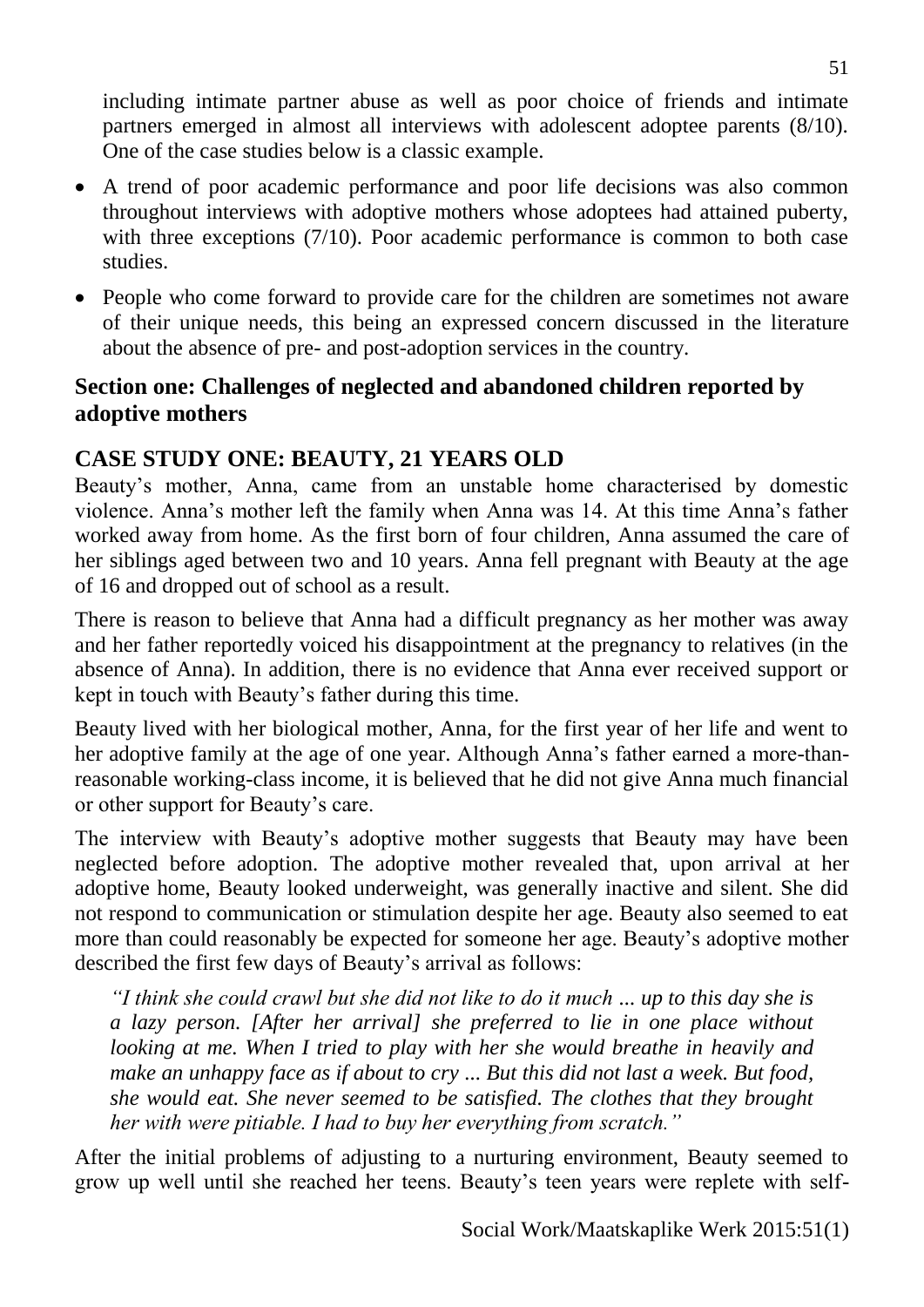destructive behaviour and signs of poor self-esteem reflected in her choice of intimate partner and friends. At 15 years she fell pregnant. The relationship with her partner was reportedly tenuous, however, and ended before her son reached the age of one year. Beauty's adoptive mother suspects that the relationship may have been abusive. The adoptive mother is of the opinion that this could be the reason for Beauty's first attempted suicide. She attempted suicide twice during her teens. Academically, she struggled and repeated classes three times.

Thus Beauty's behaviour in her teens was generally a matter of concern. Describing her teens, her adoptive mother said:

*"[Around the time] she generally had trouble accounting for her whereabouts. I was constantly asking around for her, and she habitually came home after dark. My helper said she walked around with shady characters, but you can't take everything these people tell you. One day, while looking for her, I found her in a room full of drunken girls and boys filled with cigarette smoke."* 

It would seem Beauty had complex psychological problems. She attempted suicide for the second time within a year of the first. After the second suicide attempt Beauty was diagnosed with clinical depression. Her conduct then and currently can be described as age inappropriate. This is how her adoptive mother described her.

*"She is spoilt! She is demanding ... and I will always bend to her requests. I guess we are partly to blame. Beauty carries the most expensive phone, which gets stolen every year [and replaced by ourselves]."*

Her adoptive mother is not aware of Beauty ever using toxic drugs but "highly suspects that she may have, at some point or other". At the time of the study Beauty, aged 21, was in her first year of tertiary education.

## **CASE STUDY TWO: PRECIOUS, 17 YEARS OLD**

Precious's biological mother is unknown. Precious was found abandoned on the side of a busy street by labourers on their way to work. Her adoption was finalised when she was four months old, before which she lived in the children's ward of a public hospital. Considering the paucity of resources in health care and social services (Tamasane, 2011) in Lesotho, it is unlikely that Precious received adequate care during her first four months of life. Indeed, the social worker reported to the adoptive mother that mothers accompanying their babies in the children's ward where Precious was held prior to adoption breastfed Precious "when there was need".

Subsequent to adoption, Precious's adoptive mother, a high-ranking official, took time off work to nurse her. They shared a bed; the adoptive mother bathed, dressed and generally took care of Precious. In Precious's adoptive mother's words,

*"I focused all my energies on this project ... By the time I went [back] to work, she would cry when I leave. She would react to the sound of my voice even if I was in a different room. She knew me and seemed to like me. We were generally*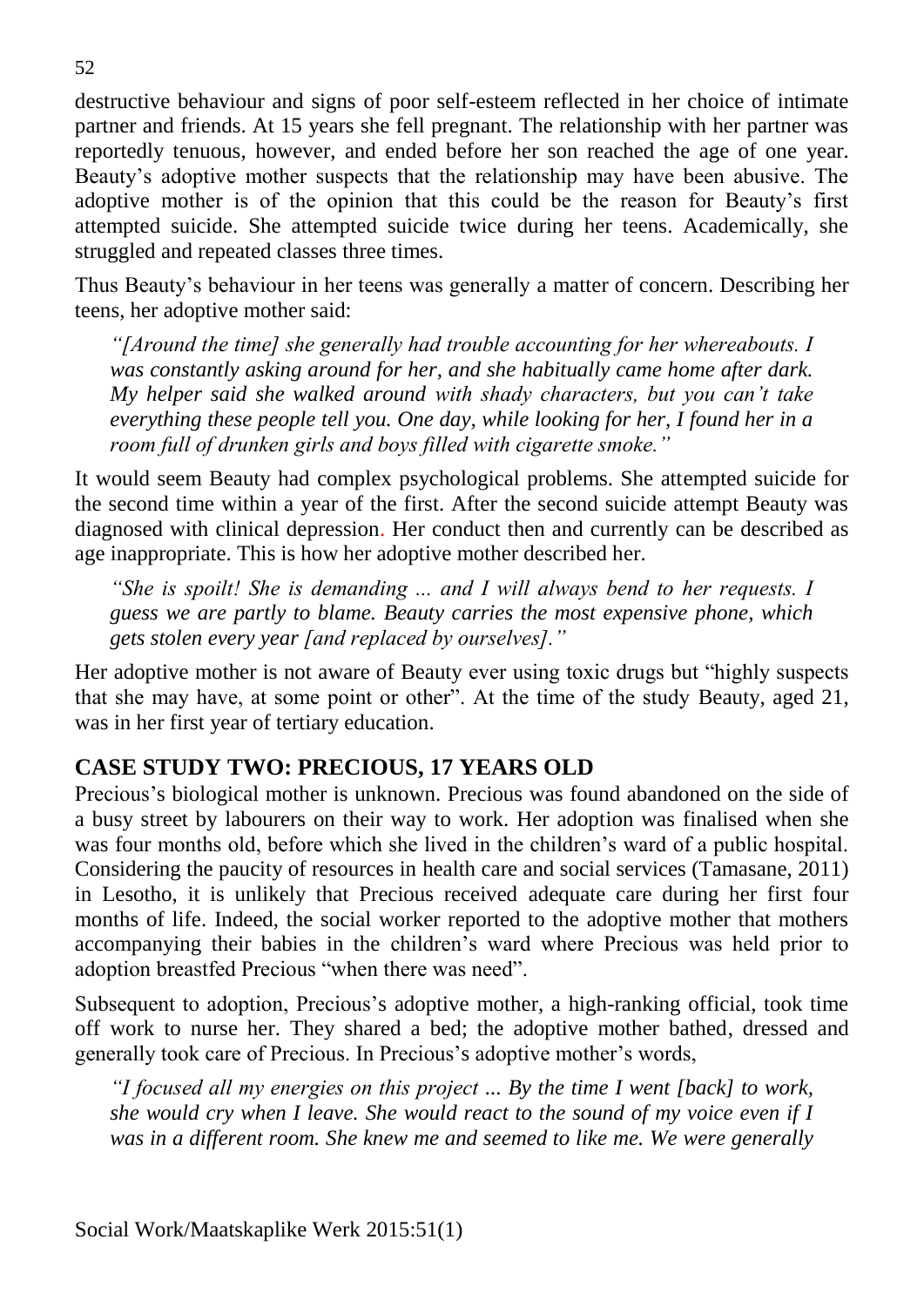*happy together. [Parenting] brought an end to my social life. I had no friends as I would go straight home after work."*

Precious's adoptive mother focused all her energies on caring for Precious. According to her, she read widely on the subject of parenting and even attempted to breastfeed Precious. She recalls, however, that Precious resisted the attempt vigorously. Refusal to be breastfed can be considered a manifestation of fear of closeness (Bowlby, 1966; Chapman, 2002) on the part of Precious, attributable to nursing from different sources prior to adoption. Here, possible concerns for attachment disorganisation arise. Nonetheless, the child is said to have developed satisfactorily, and mother and child's relationship was described as strong.

However, this was not to be for long. Precious's adoptive mother worked in a small town and when Precious was due to start preschool, she was sent to a bigger town, where preschools are thought to be more advanced. Precious stayed with her grandmother for the next two years.

It was around this time, aged two years, that her adoptive mother noticed changes in Precious's behaviour. Precious became aggressive and threw tantrums. She rarely went to sleep of her own accord and had to be coaxed to sleep. She was generally more energetic than could be expected for her age. Precious was diagnosed with hyperactivity disorder at the age of two. The adoptive mother says this of the adoptee:

*"From as early as two or three, she would slap people ... and she was destructive … she [broke all] my ornaments by age 5 ... [In my presence], she would hit her head very very hard against a wall … if I walked out … she would resume playing. It was not easy to get her to sleep. Her tantrums were [fierce]. It was a struggle."*

Precious's first day at primary school at the age of five was equally astounding. She did not protest at all about being left at a new environment. In fact, she signalled with her hands that her mother could leave. Again, Precious's age- and context-inappropriate display of independence is a possible symptom of attachment disorganisation, as described by Cassidy (2008) and Samantrai (2004).

Her lower primary school years can be described as eventful. In addition to being diagnosed with ADHD and being put on anti-aggression medication, Precious was a habitual liar and a kleptomaniac, stealing things at school and at home. She avoided school work and is suspected of truancy, although she was never caught. An incident in which she requested money from her adoptive parents with the apparent intention of truancy was aborted when her adoptive mother's intimate partner caught her out. In Grade 5 she was suspended from school for bad conduct. She performed poorly academically and was frequently in trouble for aggressive behaviour.

The pattern continued into high school. In addition to performing poorly, she destroyed property and addressed teachers in a derogatory manner. She threw tantrums when being brought to order both at school and at home and challenged rules and authority. She repeated the first year in high school. Recently, Precious's adoptive mother found a cell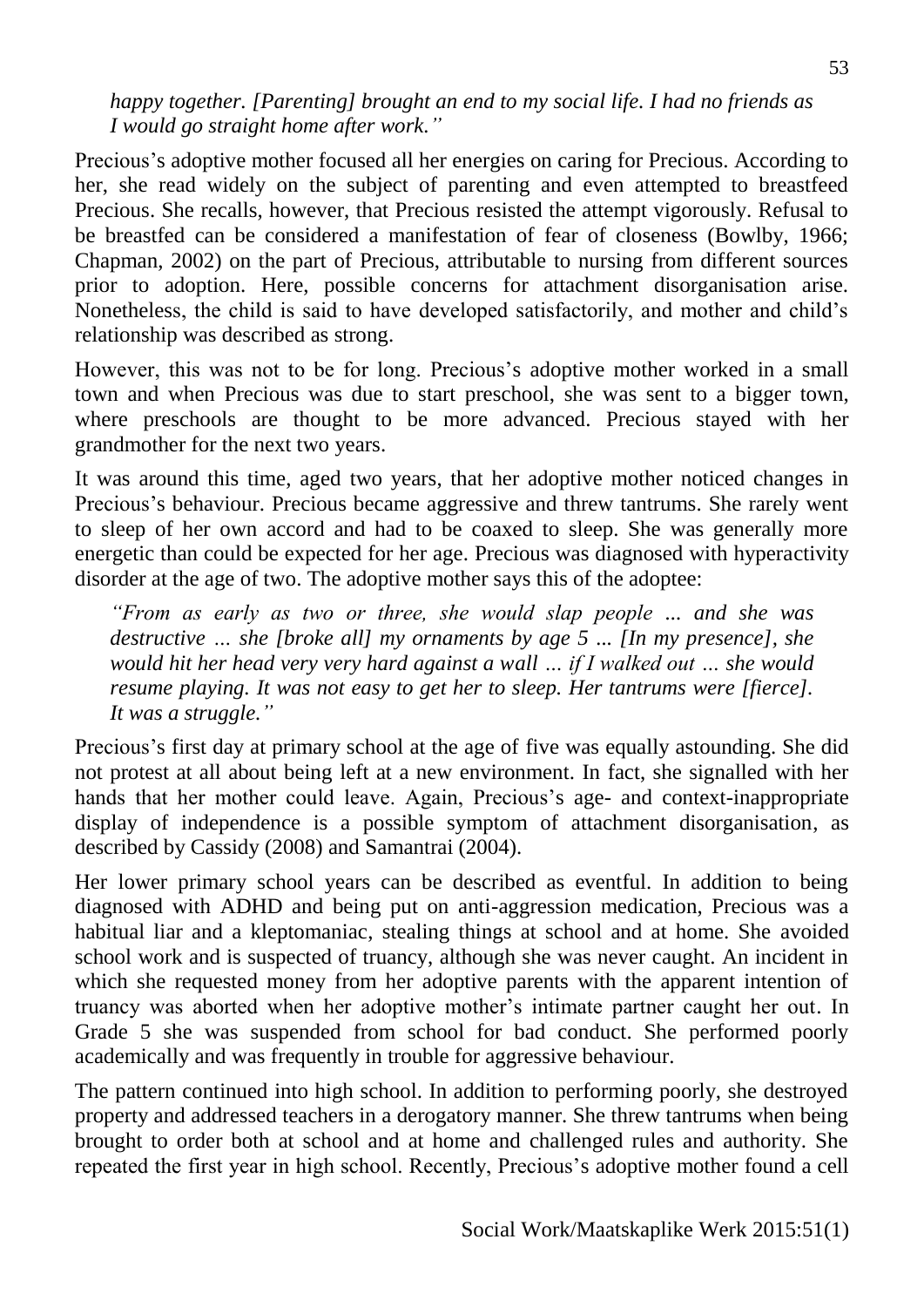phone that she had lent to Precious brutally destroyed, possibly with a small stone or a sharp object. She suspects it was the subject of one of Precious's violent outbursts.

Precious's adoptive mother is not aware of any intimate friend her daughter ever had in the past or presently.

### **Section two: Service provision**

Under services, the issue of whether social services are adequately equipped to provide care for abandoned and otherwise maltreated children will be considered. Respondents in this section were six professionals.

Data from key informants in the relevant government department in Lesotho were conflicting. The department simultaneously oversees quality and renders services nationwide. With respect to services, one director said her department assesses parents for suitability for fostering and adoption in line with the applicable Statute; it prepares them psychologically and gives them skills for parenting children with special needs.

An adoption social worker of the same department, however, raised some reservations concerning the quality of services given to prospective adoptive parents, specifically with respect to preparation for adoptive parenting. She conceded that, while they do prepare prospective adoptive parents to the best of their ability, more could be done and added:

*"We talk to them and tell them about the required documentation for adoption ... and that it takes some time [for the adoption process to be concluded]. We don't really talk to them in depth about [adoptive] parenting."*

The above findings were supported by adoptive parents who adopted recently and those who adopted in the past. An adoptive mother who adopted in 1992, whose teenage child had acute externalising behaviour, mentioned being overwhelmed and unprepared for adoptive parenting and lack of services after the placement:

*"No one ever told me what to expect. I asked for a baby ... and she was delivered to my door step. I know I asked for a baby, but I could never have been prepared for this. It was too much. I was constantly in tears [during my child's teen years]."*

And an adoptive mother who adopted in 2009 said about her preparedness:

*"[Name of social worker] talked to us once, but he didn't say anything about parenting per se ... I'm learning as I go..."* 

Another area where improvements were said to be in order, according to the adoption social worker, was in conducting follow-ups for adoptive parents. She stressed, however, that her department was doing all in its power to get an update on how adopted children based in the country were faring. In her words,

*"We recently commenced with follow-ups for [adopted] children based [in the country]. [The problem, however,] is there are many children and we can't* 

54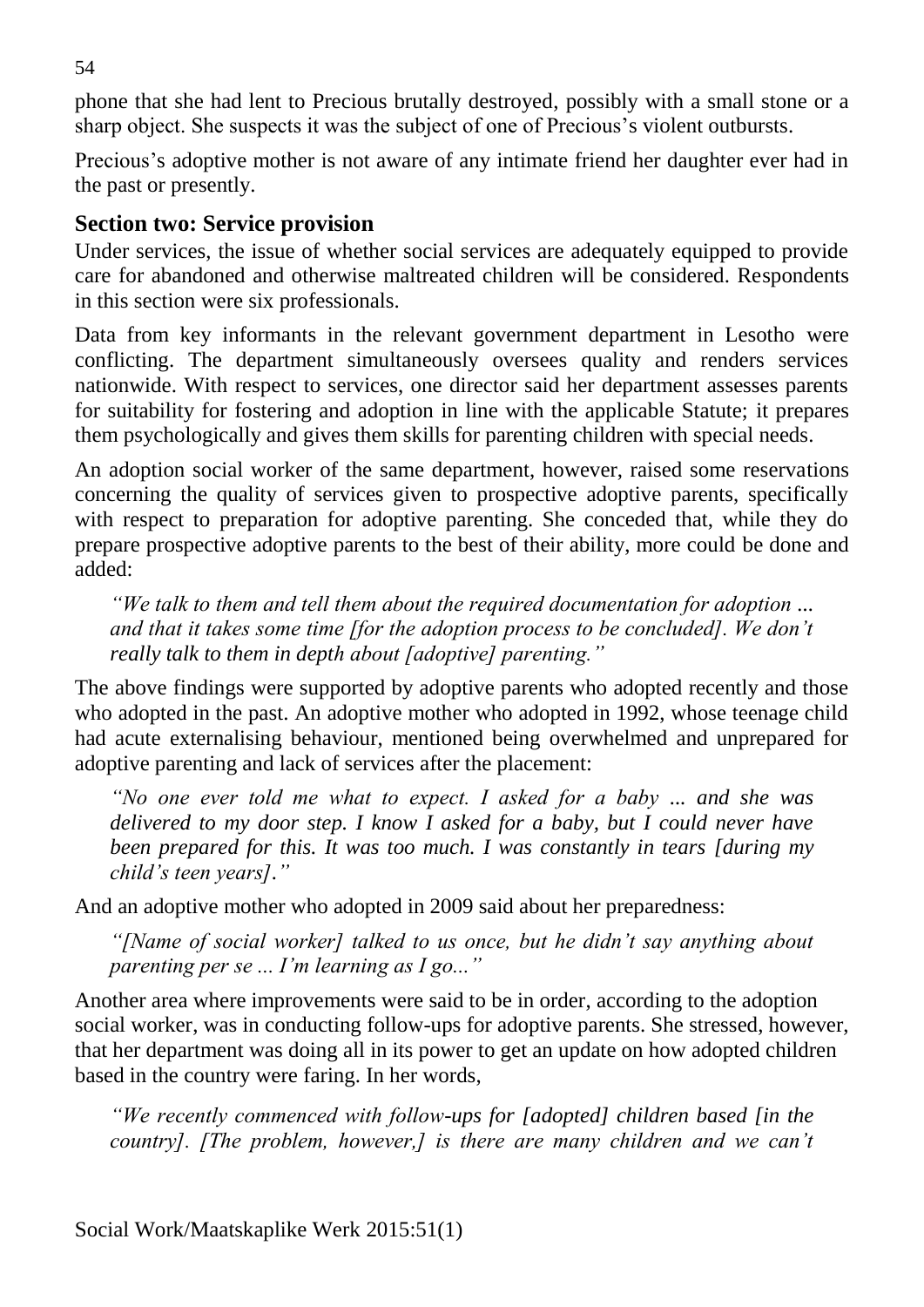*reach them all. We are still [conducting follow-ups] on those who were adopted during [name of social worker who has since left the department]'s time."*

Furthermore, the adoption social worker revealed that "there are always more children than people who want to adopt". This information was corroborated by a separate social worker, based at a care facility, who postulated that "if nothing is done in respect of these children, we will have problems as donors are not forthcoming [anymore]."

### **DISCUSSION**

Both sets of data presented confirm that measures for prevention of abandonment in Lesotho are lacking, while strategies for protection of affected children are weak. Of particular concern is that the findings suggest that women are denied the right to abort, as it is assumed that "being disappointed in the pregnancy and not being offered financial support" in Beauty's case and being abandoned on the roadside in Precious's case both indicate that abortion may have been contemplated as an option without follow-through action. Adoption availability could have prevented these children from being abandoned. While abortion as a contemplated action was not specifically explored in the interviews, it is possible that increased incidents of abandonment in Lesotho (Tamasane, 2011) are attributable to the absence of legal provision in Lesotho. Indeed, there is no safe system for relinquishment of parenting responsibilities. As such, children who end up in care facilities, fostered or adopted are most likely to have been abandoned, neglected and/or otherwise variously maltreated, as implied in the findings in the study.

The findings concur with attachment theory and the literature on the repercussions of abandonment and maltreatment. For instance, Beauty's apparent lack of self-esteem is attributable to a deformed internal working model, as described by Cassidy (2008), Lawler *et al*. (2011) and Roberson (2006), among others. Possibly, she regards herself as not worthy of love, explaining her reason for remaining in a hostile relationship. This type of relationship probably corresponds to the one she had with her biological mother in her first year of life. Such insecurity was also evident in Precious, where it was noted that she did not have any close friends, although this is an important social need in one's teens.

Fear of social closeness, a trait considered to be associated with poor early-life carerchild relationships (Howe, 2005), and part of attachment theory, is also evident in the findings. Beauty's inexplicable decision to remain in an abusive or turbulent relationship is interpretable as fear of giving or receiving love, perhaps related to her founding relationship. Precious's lack of previous or current intimate partner known to her mother could be a manifestation of the same quality. It is reasonable to speculate that Precious may either have intimate friends with whom she does not feel emotionally connected enough to introduce to her mother, or that she chooses not to have them. Although not reported in this article, it is noteworthy that 7/10 of adoptees whose adoptive mothers participated in the study had been or were in contentious relationships. This could, possibly be reflective of dysfunctional interpretation of love that the adoptees have, perhaps owing to faulty attachment relationships. In terms of attachment theory,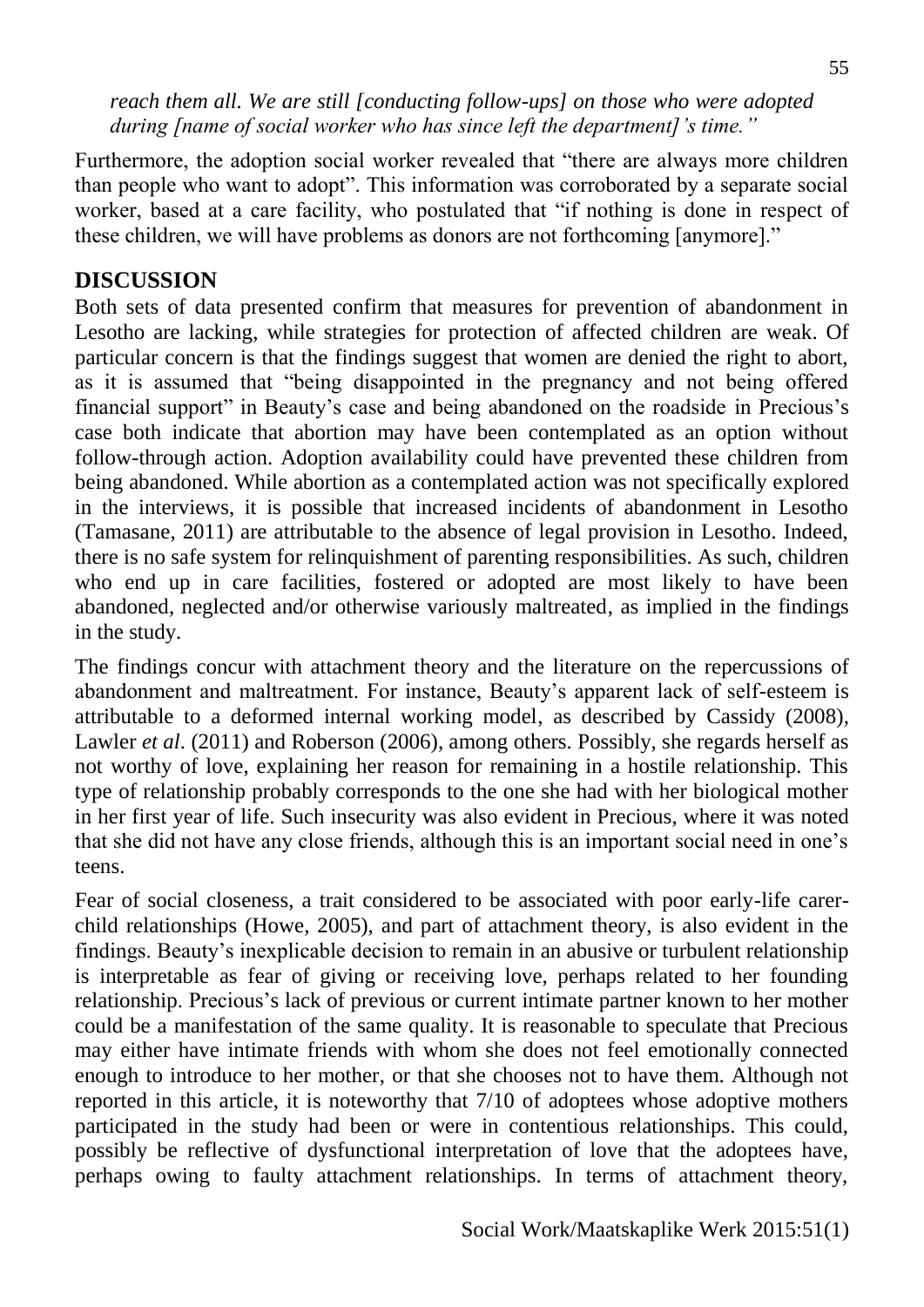disrupted attachment bonds can result in failure of affected children to establish and maintain healthy relationships (Bowlby, 1966; Howe, 1995).

Beauty also seems to lack the competence required to deal with life stressors such as intimate partner rejection. This is believed to have been the cause of her first suicide attempt. In this respect Beauty's behaviour is consistent with the findings of Bowlby (1966, 1979), who submitted that poor carer-child relationships can lead to both depression and suicide later in life.

Precious's behaviour is concordant with that of Beauty. Beauty was considered by her adoptive mother to have been maltreated before adoption, thus straining carer bonds. Her extreme aggression is therefore attributable to the inadequate and eventually severed carer bond prior to adoption compounded by severed carer bond after adoption as suggested by Bowlby (1979), Howe (2005), Kobak and Madsen (2008), Lawler *et al*. (2011) as well as Prior and Glaser (2006). It is common knowledge that cell phones are highly valued by teenagers, who depend on them for networking socially. The act of intentional destruction of her cell phone in Precious's case is therefore deemed tantamount to self-destructive behaviour. Thus Precious can be considered to be both aggressive and self destructive.

Precious's life is characterised by tantrums, even in her teen years, and she was uncontrollable from an early age to her teenage years. This is in consonance with Chapman's (2002) and Wilson's (2009) observations. Tantrums beyond the age at which they can reasonably be expected is cited as common in children with past maltreatment, according to the attachment theory by Chapman (2002), Lawler *et al*. (2011) and Mennen and O'Keefe (2005).

Poor academic performance was consistently cited by adoptive parents with both Beauty and Precious portraying signs of severe learning incapacity. Authorities in the field of carer-child relationships are in agreement that poor carer-child relationships can adversely affect babies' and children's cognitive development and academic performance, in accord with attachment theory (e.g. Howe, 1995, 2005; Mennen & O'Keefe, 2005; Roberson, 2006; Samantrai, 2004).

The reports that Precious was serially breastfed by different women could have compounded the child's susceptibility to attachment disorder as discussed by Howe (1995, 2005). In addition, the change of environment to attend preschool away from her adoptive mother may have exacerbated the problem and reversed gains made in respect of attachment, as evidenced in the child dismissing the mother when first entering school.

The case studies are clearly illustrative of the risk of failing to equip and subsequently support families that come forward to care for and protect children. Precious's aggressive behaviour fits the description of reactive attachment disorder, which could have been rectified through "extra parenting", as discussed by Bowlby (1966), subject to appreciation of the concept by her adoptive mother and proper professional diagnosis. Precious's adoptive family could therefore have benefited from pre-adoption attachment sensitisation in view of Precious's lengthy stay in a non-nurturing, inconsistent

Social Work/Maatskaplike Werk 2015:51(1)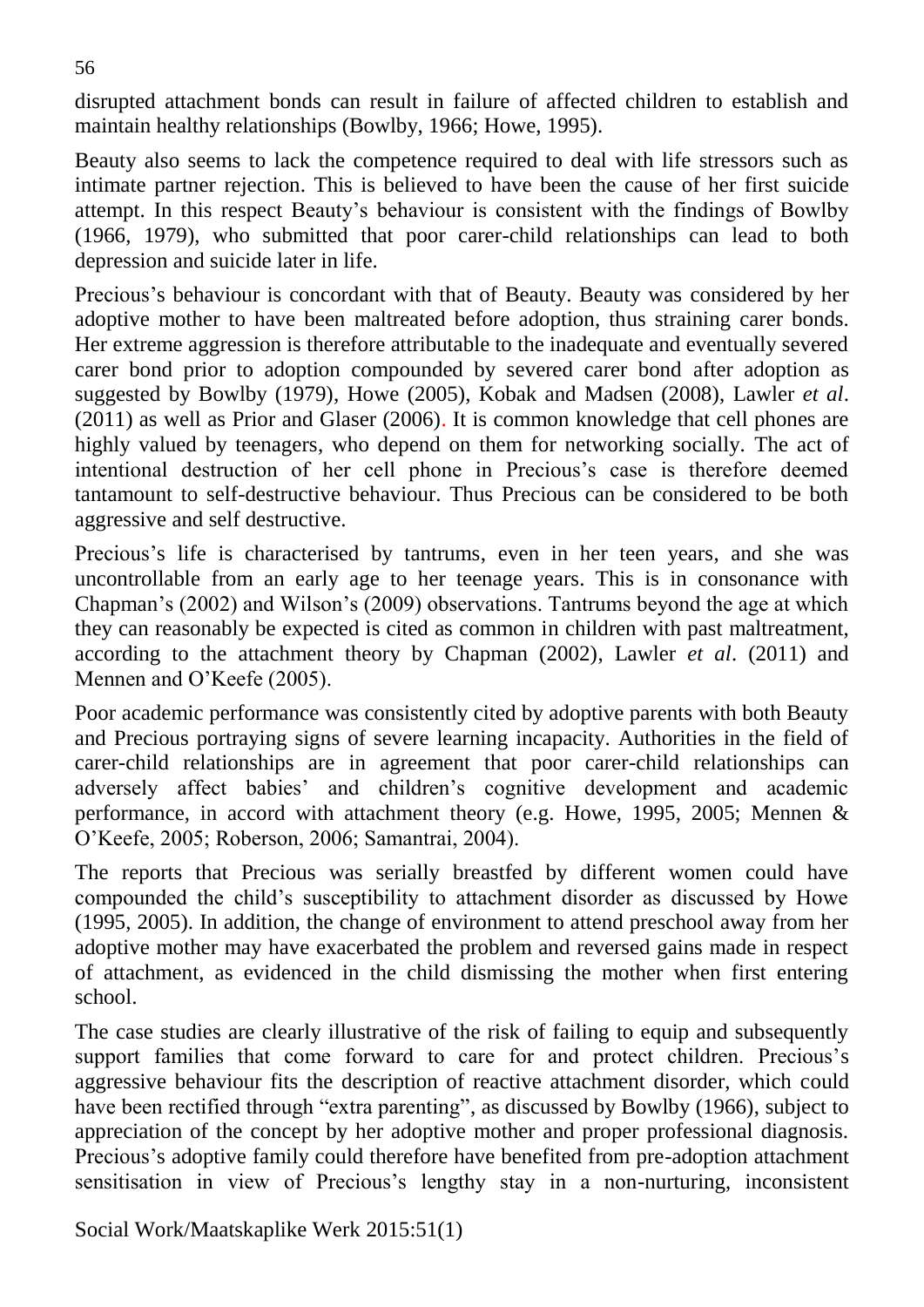environment such as a hospital ward. Precious's adoptive mother's resourcefulness and enthusiasm about parenting suggests that she would have been amenable to pre- and post-adoption support, if this had been available.

Services seem to lack the capacity to equip prospective parents with the necessary tools and support. While social services attempt to do their best in this respect, government services, specifically social services, are said to be overburdened, as established by Nono (2007) and noted in the study. Furthermore, as illustrated, it is not a provision of the Children's Protection and Welfare Act to provide training to prospective carers or to ascertain their mental wellbeing prior to entrusting hitherto abandoned or maltreated children to their care. The law, while stipulating that adoption can be revoked, does not provide for oversight of relevant parents and is vague regarding conditions for revocation. Thus children in adverse circumstances are "killed twice": first by the adults responsible and then by the social services underpinned by law.

## **CONCLUSION AND RECOMMENDATIONS**

The need for law reform emerges strongly in this study. Given the increase in incidents of abandonment in Lesotho as described in Beauty's and Precious's case, it is myopic and socially costly to legally deny women the right to abort, when deemed necessary. Hence, it is proposed that abortion on social grounds be legalised as a matter of urgency. This would counter the need to abandon, as unwanted babies would not be born. Secondly, follow-up of families in whose care children with histories of abandonment are placed should be made a provision of the law. This is in the light of contentions by attachment theorists and researchers that these children may experience difficulty in reestablishing subsequent bonds. Furthermore, the law should make it a requirement for prospective foster and adoptive parents and children to undergo psychological assessment and for the prospective parents to receive parenting training prior to fostering or adoption. Parenting training is especially crucial in view of the fragility of the internal working models of children with adverse histories as well as of the conclusion by Bowlby and others that internal working models can be mended through "extra parenting". The effect of legally proven abandonment and maltreatment should be made clear by the law. Lastly, age-appropriate children should be psychologically prepared for changes in parenting arrangements before fostering or adoption to avoid confusion. Evidence to that effect should form part of documentation presented to courts in application for parenting rights. Again, this should be made clear by the law.

For religious and other concerns, not all women may wish to abort in the event of an unplanned pregnancy. Hence, a concrete system for relinquishing parenting should be established and widely publicised to give parents who have the need a platform to do so in a dignified manner and without threat to the life or safety of babies and children. Relinquishment should ideally take place as soon after birth as possible. Hence, it may prove valuable to provide supportive services to women, particularly young ones, to make sound decisions pertaining to whether to keep or not to keep unplanned babies. It is therefore suggested that safe facilities or baby deposit banks be established nationwide. The church, a vehement proponent of life rather than abortion, could be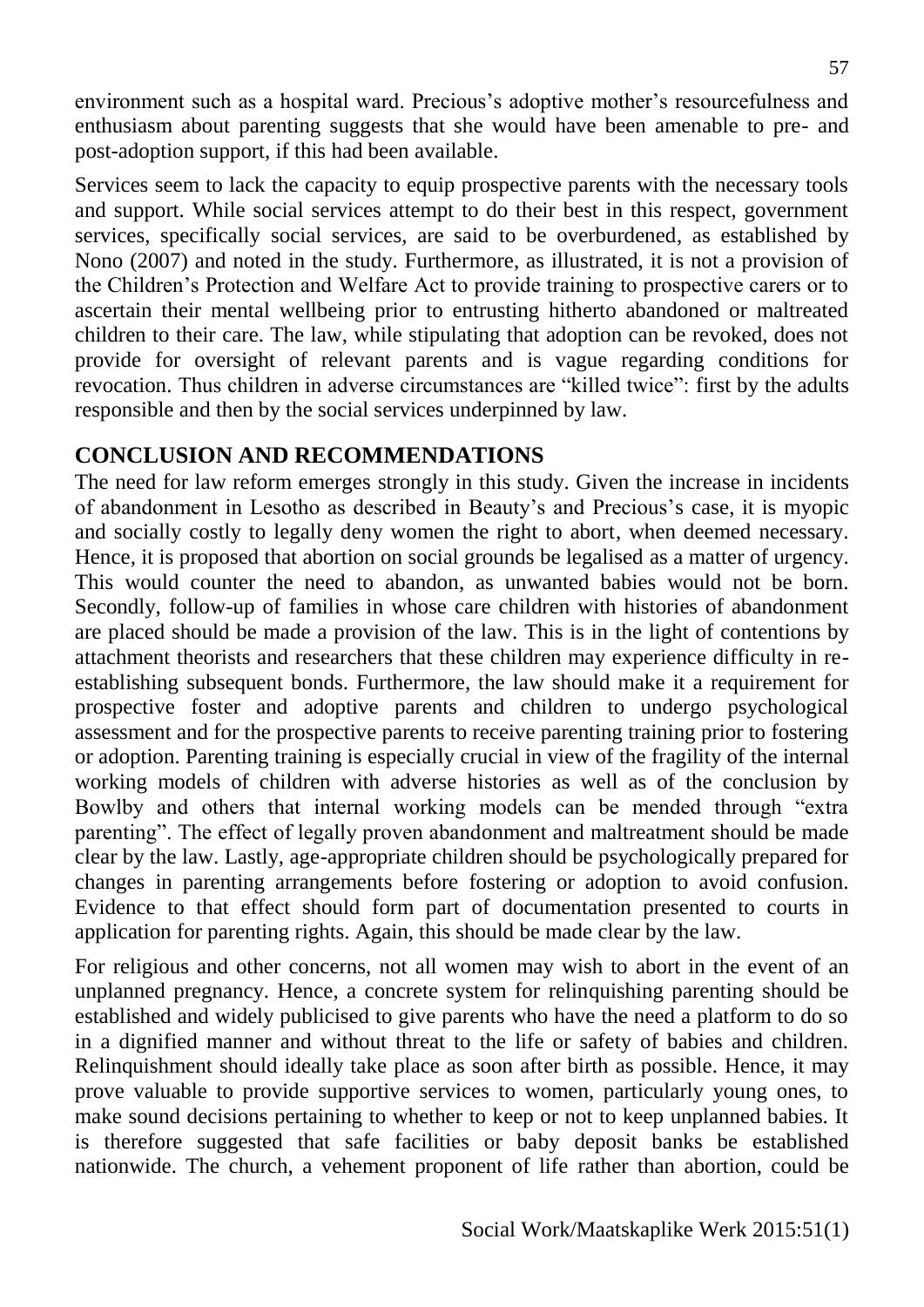lobbied to provide such facilities. The law should also unequivocally state the legal implications of use of the proposed facilities (i.e. relinquishing parenting rights).

The foregoing recommendations are informed by attachment theory. Based on this theory it would be in the best interest of babies not to form bonds with biological mothers at all, if these are going to be extinguished later. Also, it can be problematic for babies to be left at the deposit banks and claimed by biological mothers later in life. Thus, in accord with attachment theory, it is proposed that the law should stipulate that relinquished parenting may not be reinstated except in the absence of alternative parents.

It could also prove valuable to entrust screening of prospective adoptive and/or foster parents, preparation for parenting, and post-adoption/fostering support to external organisations whose qualifications and standards may be determined by the department responsible for the protection and welfare of children in Lesotho. It is believed that this would speed up the processes, thereby expediting permanency in children's lives. Quality of service provided by such organisations could thus be improved.

Structures such as the recently established Local Government Councils can be utilised to strengthen child protection services. While it is recognised that these councils lack the requisite ethical and professional foundation, they comprise child protection committees and, with the right training from the relevant government department, they could assist parents who need to relinquish parenting rights by dispensing information and making referrals. This would improve accessibility of services for parents and possibly expedite receipt of care for children in need, promoting chances for secure attachment with alternative parents.

It could also be useful to reinforce and increase accessibility of social protection for new parents, specifically young ones. Providing access to resources for the added responsibility of parenting may dissuade parents from abandoning babies. Additionally public day-care facilities, currently absent in Lesotho (Tamasane, 2011), could relieve indigent parents of the onerous task of caring for babies. Financial and practical support for parents can enhance relationships with babies, effectively facilitating secure attachment.

Cultivating the sensitivity of prospective parents to the unique needs of previously abandoned children should not be underrated. Thorough preparation and counselling of prospective foster or adoptive parents is therefore imperative. These families need to appreciate the sensitivity of parenting children with histories of both adversity and inconsistency. Such families may need to be assisted to overcome their unresolved conflicts beforehand in order for them to be able to repair the internal working models of children. Hence, attachment sensitivity training for prospective alternative parents is also recommended.

Lastly, empirical research into the wellbeing of adoptive and foster families with specific reference to Lesotho is indicated. The current absence of evidence in this regard is a concern, as there is likely to be reliance on practices and evidence from elsewhere, which may not always be contextually relevant. Documentation and mapping of local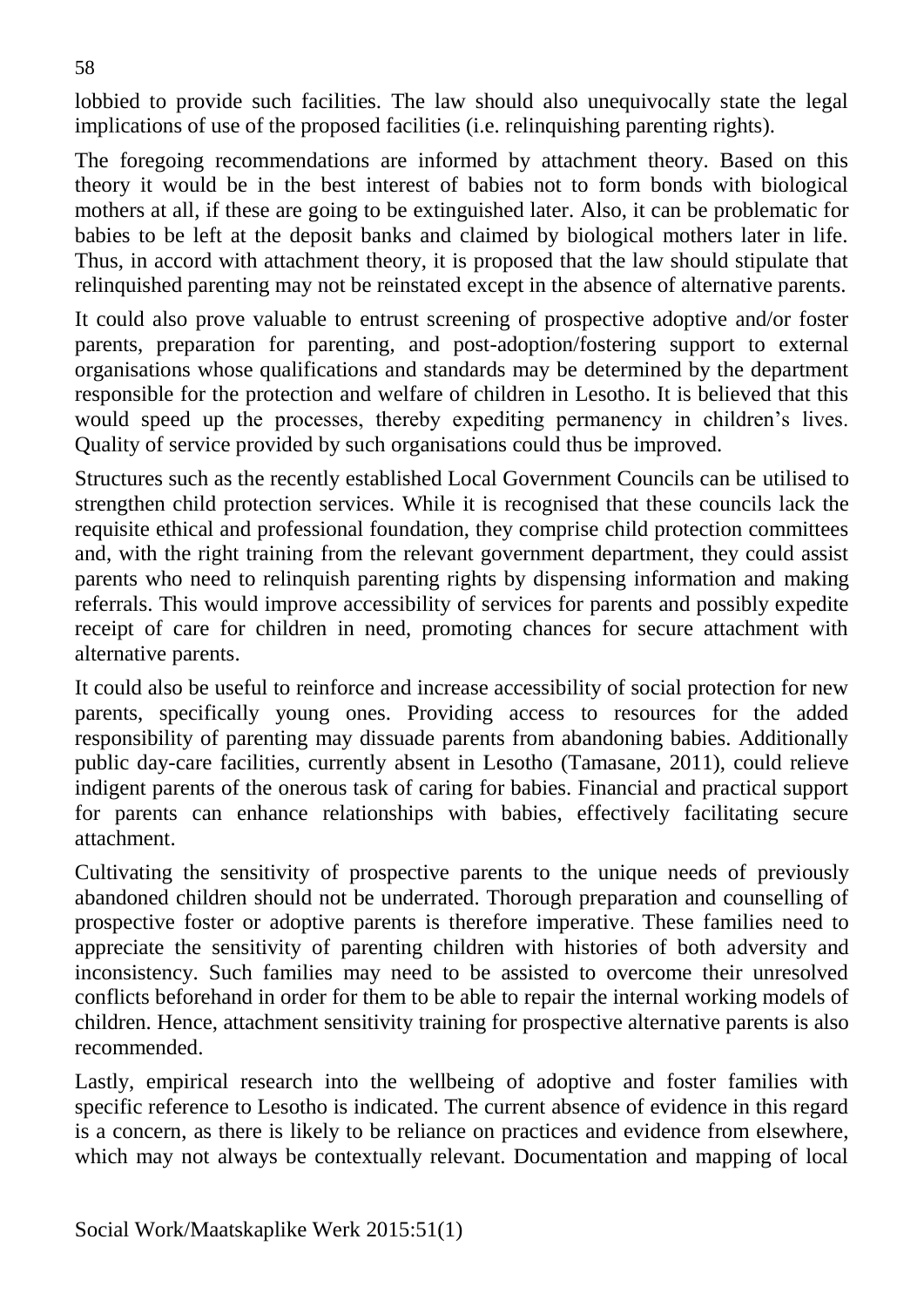practices and challenges would also facilitate programme monitoring and evaluation, increasing chances for improvement where necessary.

### **REFERENCES**

BABBIE, E. & MOUTON, J. 2001. **The practice of social research.** Cape Town: Oxford University Press.

BEVC, V., JERMAN, J., OVSENIK, R. & OVSENIK, M. 2003. Experiencing infertility – social work dilemmas in child adoption. **Collegium Antropogium**, 27(2):445-460.

BOWLBY, J. 1966. **Maternal care and mental health**. A report prepared on behalf of The World Health Organisation as a contribution to the United Nations Program for the Welfare of Homeless children. New York: Schocken Books.

BOWLBY, J. 1969. **Attachment.** Attachment and loss, volume I. London: The Hogarth Press and the Institute of Psycho-analysis.

BOWLBY, J. 1973. **Separation anxiety and anger**. Attachment and loss, volume II. London: The Hogarth Press and the Institute of Psycho-analysis.

BOWLBY, J. 1979. **The making and breaking of affectional bonds**. London: Tavistock Publications.

CASSIDY, J. 2008. Overview of attachment theory: the nature of a child's ties. **In**: CASSIDY, J. & SHAVER, P. (eds). **Handbook for attachment: theory, research, and clinical implications**. New York: Guildford Press, 3-20.

CHAPMAN, S. 2002. Reactive attachment disorder. **British Journal of Special Education**, 29(2):91-100.

CHILDREN'S PROTECTION AND WELFARE ACT, Number 7. 2011. Act of the Parliament of Lesotho.

DYER, S.J., ABRAHAMS, N., MOKOENA, N.E. & VAN DER SPUY, Z.M. 2004. 'You are a man because you have children': experiences, reproductive health knowledge and treatment-seeking behaviour among men suffering from couple infertility in South Africa. **Human Reproduction**, 19(4):960-967. [Online] Available: http://humrep. oxfordjournals.org/content/19/4/960.full.pdf+html. [Accessed: November 2010].

ENGELBRECHT, C. & KASIRAM, M.I. 2012. The role of Ubuntu in families living with mental illness in the community. **South African Family Practice**, 54(5):441-446.

FIDA-LESOTHO AND LCN (nd). **Legal and ethical issues raised by HIV and AIDS in Lesotho**. Maseru: FIDA-Lesotho and LCN.

FOUCHÉ, C. & DELPORT, C. 2002. Introduction to the research process. **In**: DE VOS, A. (ed) **Research at grass roots: for the social sciences and human service professions**. Pretoria: Van Schaik Publishers.

GOVERNMENT OF LESOTHO. 2011. **Situation Analysis of Orphans and other Vulnerable Children in Lesotho**. Commissioned study by Ministry of Social Development, Lesotho. Maseru.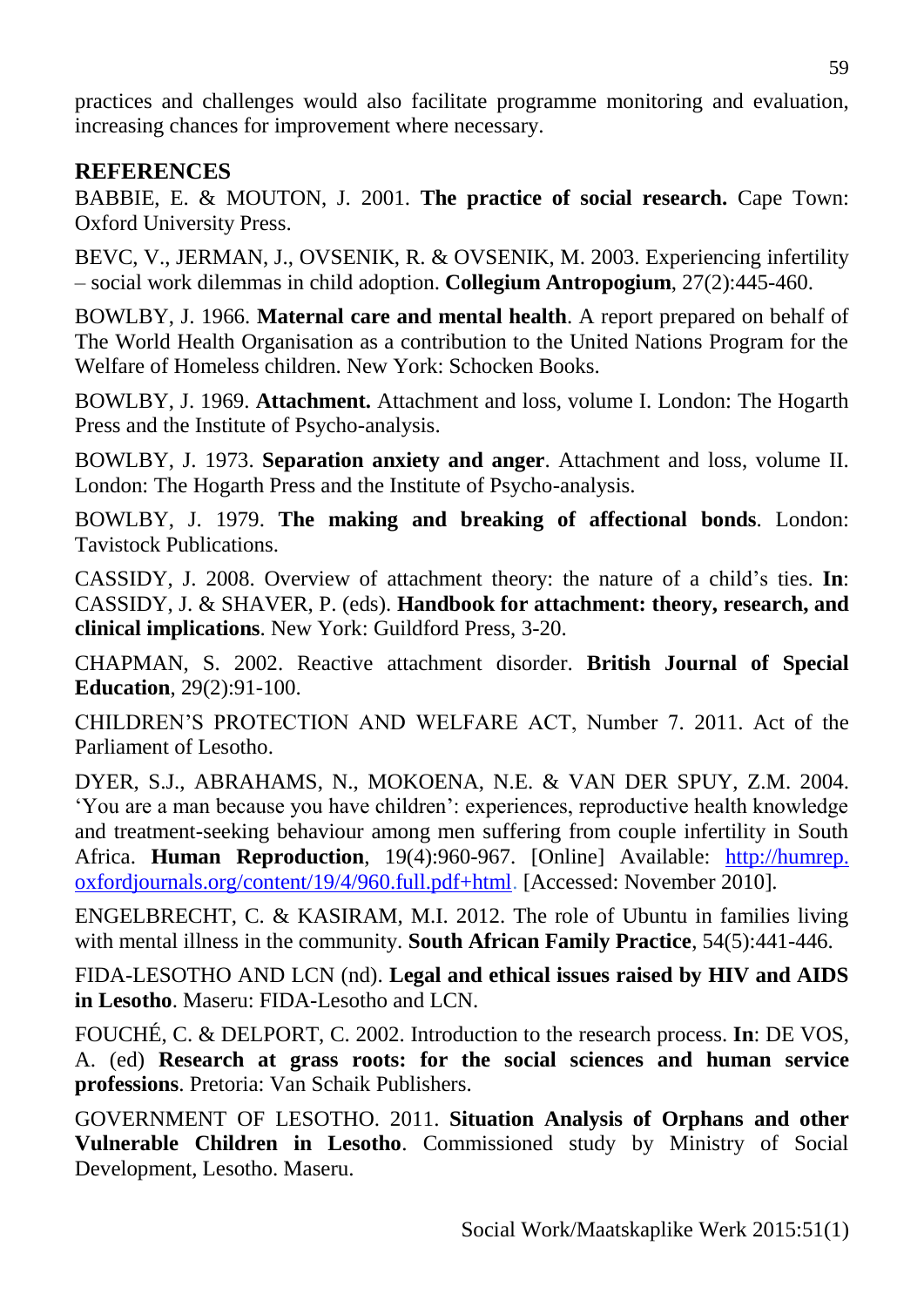60

HOWE, D. 1995. **Attachment for social work practice.** Basingstoke: Macmillan.

HOWE, D. 2005. **Child abuse and neglect: attachment, development and intervention**. New York: Palgrave Macmillan.

KOBAK, R. & MADSEN, S. 2008. Disruption in attachment bonds: implications for theory, research, and clinical intervention. **In**: CASSIDY, J. & SHAVER, P. (eds) **Handbook for attachment: theory, research, and clinical implications**. New York: Guildford Press, 23-47.

LAWLER, M., SHAVER, P.R. & GOODMAN, G.S. 2011. Toward relationship based Child Welfare Services. **Children and Youth Services Review**, 33:473-480. [Online] Available: [http://www.sciencedirect.com/science/article/pii/501907409.](http://www.sciencedirect.com/science/article/pii/501907409) [Accessed: June 2011].

LEEDY, P.D. & ORMROD, J.E. 2001. **Practical research: planning and design**. Ohio: Menrrill Prentice Hall.

NAC & MHSW. Lesotho National Aids Commission & Ministry of Health and Social Welfare. 2010. **Global AIDS Response: Country Progress Report**. Maseru.

MENNEN, F.E. & O'KEEFE, M. 2005. Informed decisions in child welfare: the use of attachment theory. **Children and Youth Services Review**, 27:577-593. [Online] Available: <http://www.sciencedirect.com/science/article/pii/50190740904002440> [Accessed: June 2011].

MTURI, A.J. & NZIMANDE, N. 2006. Exploring the link between changing family patterns and HIV/AIDS in South Africa. **In**: KASIRAM, M., PARTAB, R. & DANO, B. (eds) **HIV/AIDS in Africa**. Pinetown: Print Connection.

NONO, L. 2007. **Factors Influencing professional commitment among social workers in Lesotho**. Gaborone: University of Botswana. (MA Thesis)

OKPALUBA. D. 2008. Infertility treatment in Nigeria. **Lesotho Social Sciences Review**, 56(1):457-610.

PENAL CODE ACT, Number 6. 2012. Act of the Parliament of Lesotho.

PRIOR, V. & GLASER, D. 2006. **Understanding attachment and attachment disorders: theory, evidence and practice**. London: Jessica Kingsley Publications.

PUREWAL, S. & VAN DEN AKKER, O. 2007. The socio-cultural and biological meaning of parenthood. **Journal of Psychosomatic Obstetrics**, 28(2):79-86. [Online] Available: [http://web.ebscohost.com/ehost/pdfviewer/pdfviewer?hid=10&sid=75ff65fd](http://web.ebscohost.com/ehost/pdfviewer/pdfviewer?hid=10&sid=75ff65fd-c2c0-4b17-b2a3-96a312e382cd%40sessionmgr13&vid=9)[c2c0-4b17-b2a3-96a312e382cd%40sessionmgr13&vid=9](http://web.ebscohost.com/ehost/pdfviewer/pdfviewer?hid=10&sid=75ff65fd-c2c0-4b17-b2a3-96a312e382cd%40sessionmgr13&vid=9) [Accessed: October 2010].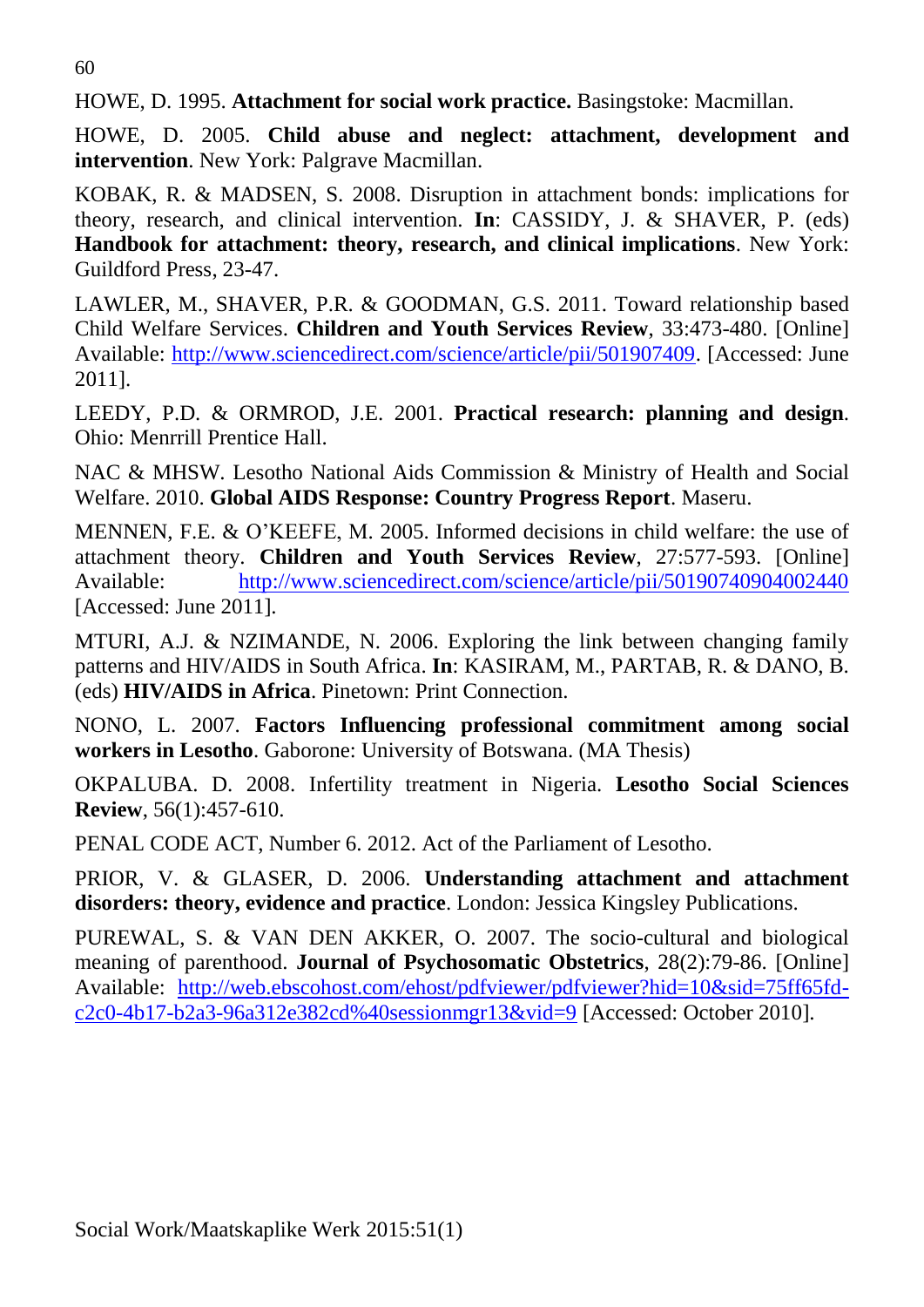ROBERSON, K.C. 2006. Attachment and caregiving behavioural systems in intercountry adoption: a literature review. **Children and Youth Services Review**, 28:727- 740. [Online] Available: [http://www.sciecedirect.com/science/article/pii/50190740](http://www.sciecedirect.com/science/article/pii/50190740%20905001970)  [905001970.](http://www.sciecedirect.com/science/article/pii/50190740%20905001970) [Accessed: June 2011].

RUBIN, A. & BABBIE, E. 2013. **Essential research methods for social work**. Austin: Brooks/Cole.

SADC SECRETARIAT. 2008. **Report of a Rapid Assessment and Analysis of Vulnerabilities Facing Orphans and Other Vulnerable Children and Youth and the quality of OVCY Projects and Programs in SADC**. Gaborone: SADC Secretariat.

SAMANTRAI, K. 2004. **Culturally competent public welfare practice**. Pacific Groove: Brooks/Cole – Thompson Learning.

SEFAKO, N. 2009. **The contribution of social security to the lives of old people in Lesotho: a case study of a rural village**. Pretoria: Renegysis School of Public Management. (MA Thesis)

STEELE, M., HODGES, J., KANIUK, J., HILLMAN, S. & ENDERSON, K. 2003. Attachment representatives and adoption: associations between maternal states of mind and emotion narratives in previously maltreated children. **Journal of Child Psychotherapy**, 29(2):187-205.

TAMASANE, T. 2011. **Analysis of Services for OVC in Lesotho – A Desktop Review**. Pretoria: HSRC Press.

TERREBLANCHE, M., DURRHEIM, K. & PAINTER, D. 2006a. Why qualitative research? **In**: TERREBLANCHE, M., DURRHEIM, K. & PAINTER, D. (eds) **Research in practice**. Cape Town: UCT Press.

TERREBLANCHE, M., DURRHEIM, K. & PAINTER, D. 2006b. First steps in qualitative data analysis. **In:** TERREBLANCHE, M., DURRHEIM, K. & PAINTER, D. (eds). **Research in practice**. Cape Town: UCT Press.

UNITED NATIONS DEVELOPMENT PROGRAMME (UNDP). 2013. **Human Development Reports 1990 – 2013.** [Online] Available: [http://hdr.undp.org/en/](http://hdr.undp.org/en/%20statistics)  [statistics.](http://hdr.undp.org/en/%20statistics) [Accessed: May 2013].

UNITED NATIONS CHILDREN'S FUND (UNICEF). 2006. **Evaluations and Lessons Learnt – Lesotho: Strengthening Child Protection Systems**. [Online] Available: http://unicef.org./evaluation/index\_49367.html. [Accessed: May 2012].

UNICEF INNOCENTI RESEARCH CENTRE. 2006. **Caring for children affected by HIV and AIDS**. Florence: UNICEF.

VAN DELFT, W. & VAN DELFT, T. 2008. Outcomes of adoption: have couples realised their dream? **Social Work/Maatskaplike Werk**, 44(4):336-354.

VAN DEN DRIES, L., JUFFER, F., VAN IJZENDOORN, M.H. & BAKERMANS-KRANENBURG, M.J. 2009. Fostering security? A meta-analysis of attachment in adopted children. **Children and Youth Services Review**, 31:410-421.